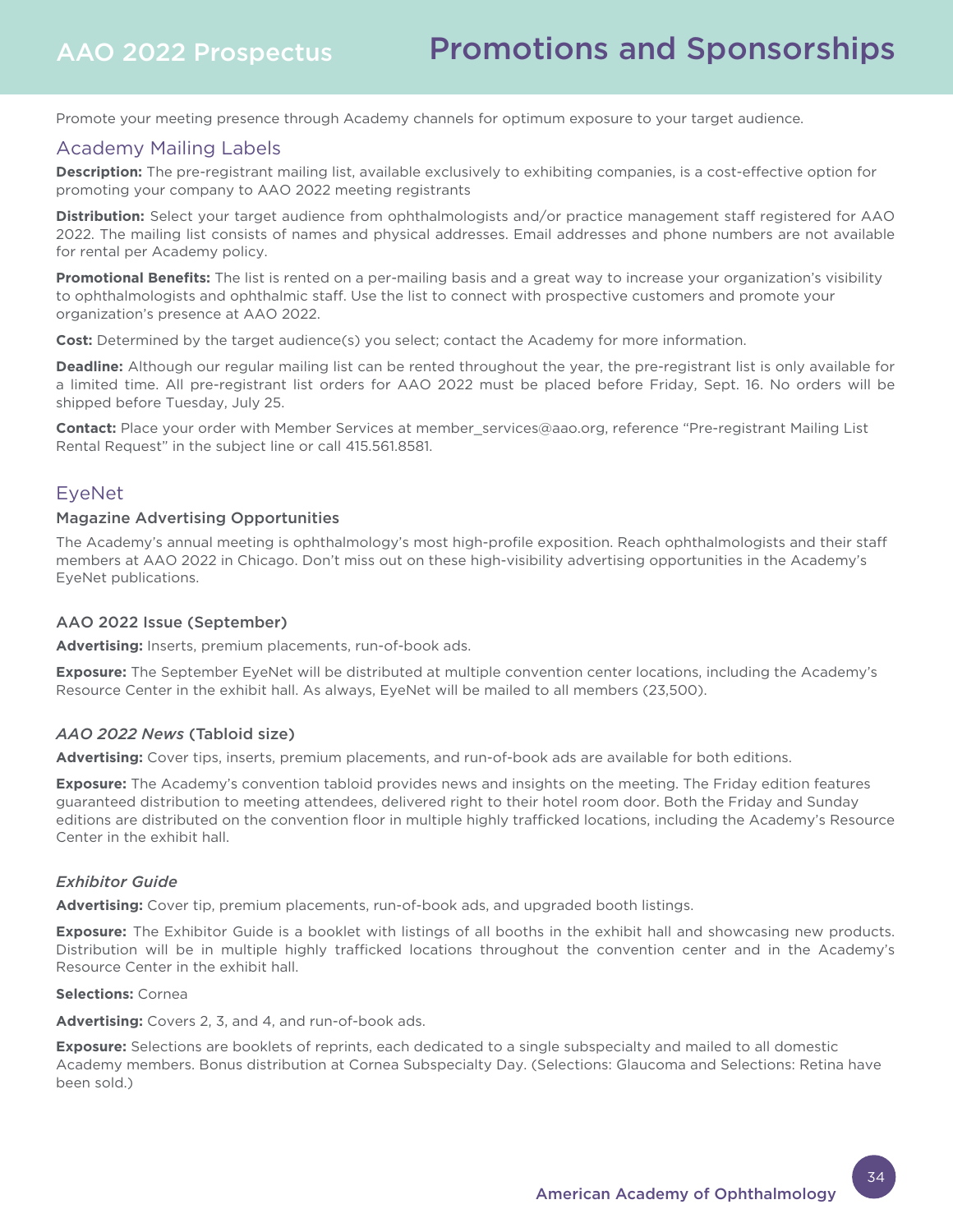## *EyeNet AAO 2022 Daily*

**Advertising:** Banner spaces in each issue.

**Exposure:** AAO 2022 Daily is a news blast that is emailed daily during the meeting, Friday through Monday, plus a preview blast on Thursday, to all ophthalmologists and ophthalmic executives (domestic and international) in the Academy's database, including AAO 2022 and Subspecialty Day attendees.

For detailed information, visit aao.org/eyenet/advertise.

To advertise, contact M.J. Mrvica Associates at mjmrvica@mrvica.com or 856.768.9360.

## Hotel Door Drop

Exhibitors may distribute promotional materials in official Academy hotels only through Convention Communications, the official supplier of this service. If you are planning to participate in the hotel door drop, you must submit a copy of the material for approval no later than Thursday, Oct. 8. This distribution service is offered on Thursday, Oct. 29 and Friday, Oct. 30, between the hours of 9:00 p.m. and 6:00 AM. An individual door drop and in-room distributions may be arranged.

Contact Tom Marshall at tom@doordrop.com for details.

## Corporate Sponsorship

[The Academy's Foundation offers several support opportunities highlighted in the Commercial Support Spring](https://www.aao.org/Assets/ede21c9a-f887-4c6b-ab8e-0f14c0c93ac5/637837290734430000/2022-spring-prospectus-pdf?inline=1)  Prospectus. A few of these options are listed below. Take a moment to review the Spring Prospectus for a complete list.

## Orbital Gala

The Foundation's 19th annual fundraising event is dedicated to supporting the Academy's educational, quality of care and service programs. The gala is the premier social event at AAO 2022, attended by Academy leaders and prominent ophthalmologists from around the world. Our 2022 gala will be held on Sunday, Oct. 2 in Chicago at the prestigious Adler Planetarium. Guests will enjoy a cocktail reception and silent auction.

We are building on prior years' success and excitement by hosting an in-person event and an online silent auction – maximizing exposure for our corporate supporters. The Orbital Gala is the premier social event at AAO 2022 that brings our community together is high-energy and exciting, serving the purpose to raise funds for important Academy programs. It's a must-attend for Academy leaders and ophthalmologists from around the globe. Supporting is a costeffective and impactful way to get noticed by our Academy members. The event will be open to all 32,000 Academy members – maximizing your exposure.

> " Making an in-kind donation to the Orbital Gala auction is a win-win: Optos receives great exposure among a key group of customers and it's an effective way to show support for the Academy's programs." –Leslie Amodei, VP of Global Marketing, Optos

This year's sponsorship opportunities have been revamped to include brand new benefits and levels of support which include the opportunity to earn Priority Points!

For more information about the Orbital Gala support opportunities contact Todd Lyckberg tlyckberg@aao.org or 415.447.0361. You can also visit our website: aao.org/foundation/gala-support-opportunities.

## General Meeting Support

Provide general support for AAO 2022 and help advance the continuing education of ophthalmologists worldwide. Supporting companies will be acknowledged at AAO 2022 in Chicago and on the virtual component.

Support Ranges: \$25,000 - \$100,000

## AAO 2022 Subspecialty Day Sept. 30 – Oct. 1

For 27 years, the Academy's Subspecialty Day has set the gold standard for live educational meetings. These meetings have grown in popularity each year and are an integral part of the annual meeting for thousands of ophthalmologists. Industry can provide a medical education grant for any of the 2022 Subspecialty Days.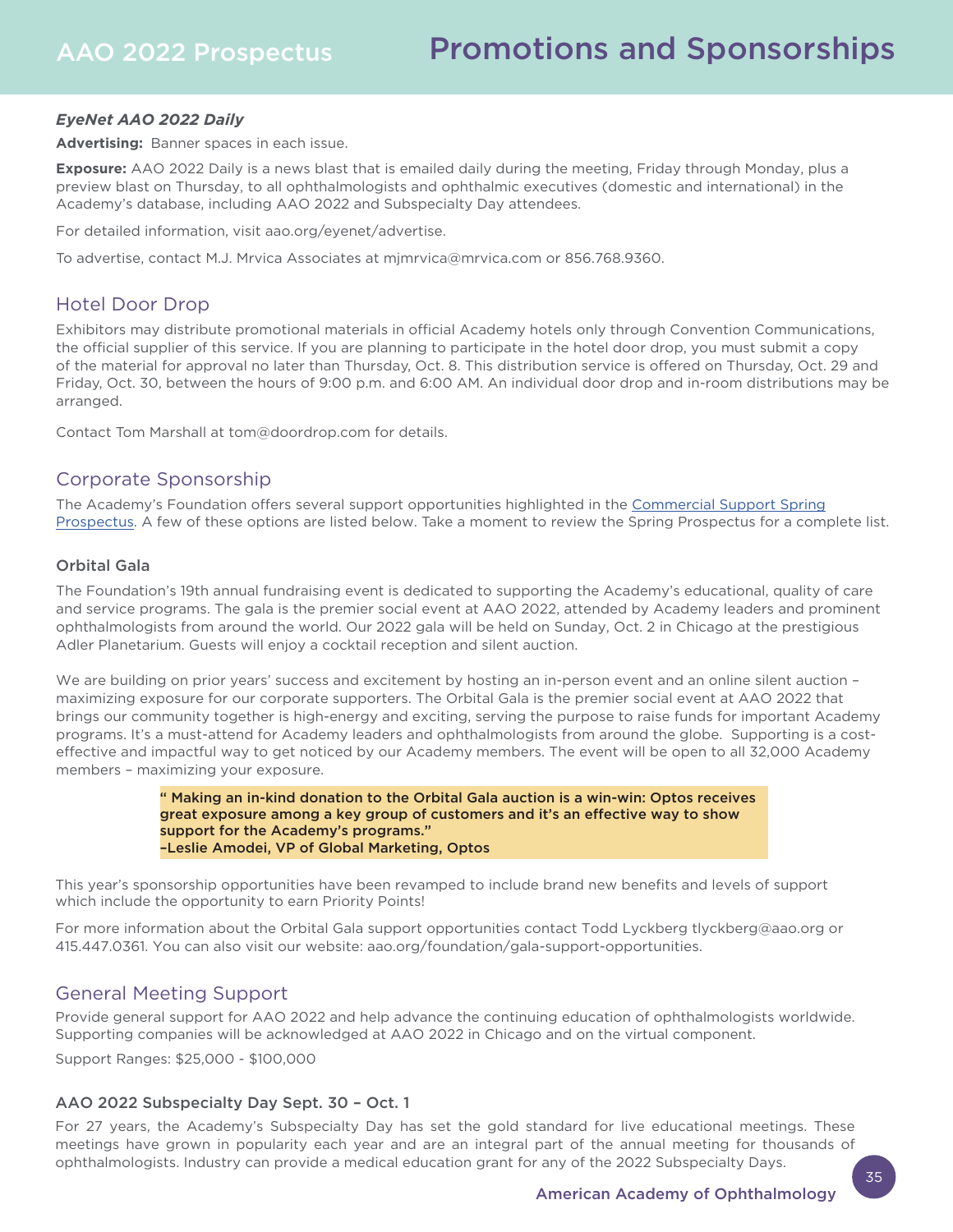### Subspecialty Track

AAO 2022's scientific program is developed to cover a wide breadth of subspecialty topics across a variety of learning formats. While some attendees like to pick and choose across tracks, more attendee are interested in one of the main tracks: cataract, cornea, retina, glaucoma, pediatrics, and oculofacial plastic surgery.

Support level: \$20,000 per track

#### Cataract Spotlight

An annual meeting favorite, the Cataract Spotlight will be part of AAO 2022 with expert panels and rapid-fire presentations on strategies for the prevention and management of complications.

This interactive session feature presentations of actual cases and follow-up discussion by expert panelists. Attendees will still be able to interact with the panel of experts to get answers to their burning questions.

Medical education grants: \$25,000 - \$50,000

As of Jan. 1, 2019, exhibitors now receive additional priority points for Academy and Foundation sponsorship support and for aggregate advertising spend. Redesigned in 2021, the calculation of priority points for aggregate Academy and Foundation support and advertising spend will be based on 1 point for each \$5000 spent with no limits on the amount of priority points earned in a calendar year.

## Ophthalmic Business Council

The Ophthalmic Business Council (OBC) provides Academy and ophthalmic industry leaders with opportunities to build relationships and collaborate on ways to improve patient care. Among the many benefits of OBC membership are its annual Fall Symposium and biennial Spring Symposium.

The Fall Symposium is held every September in conjunction with the Academy's Board of Trustees meeting in San Francisco. This highly interactive event features presentations from leaders in government, medicine and health policy, providing attendees with an ideal platform to exchange information and ideas.

The Spring Symposium is held every other year in Washington, D.C. It features experts from government agencies presenting updates on FDA, Medicare and reimbursement issues. As the speed of innovation and new knowledge in ophthalmology grows, this event has become increasingly valuable in providing helpful insights for bringing new technologies and procedures to patients. The next Spring Symposium will be held in April 2023.

The OBC provides a variety of prominent recognition opportunities for its members. For more information on the OBC and how it can benefit your company, please visit aao.org/ophthalmic-business-council or contact:

Contact: Todd Lyckberg Director of Development, Foundation American Academy of Ophthalmology Tel: 415.447.0361 Email: tlyckberg@aao.org aao.org/foundation

## Promotional Opportunities

Share your company's message, improve brand visibility and increase booth traffic by taking advantage of the many AAO 2022 promotional opportunities - available exclusively to exhibiting companies. A full list of options is available at aao.org/promo-opps.

#### Before the Meeting

Get an early start with a card in the AAO Card Pack mailed to registrants before the meeting or create your own mailing when you rent the pre-registrant mailing list.

Greet attendees when they land in Chicago with airport and outdoor options provided by our official contractor, EMC Outdoor.

#### During the Meeting

Provide up-to-date information on your company's products and services during 30 min. Industry Showcases. Sessions take place in their very on theater located in the Expol